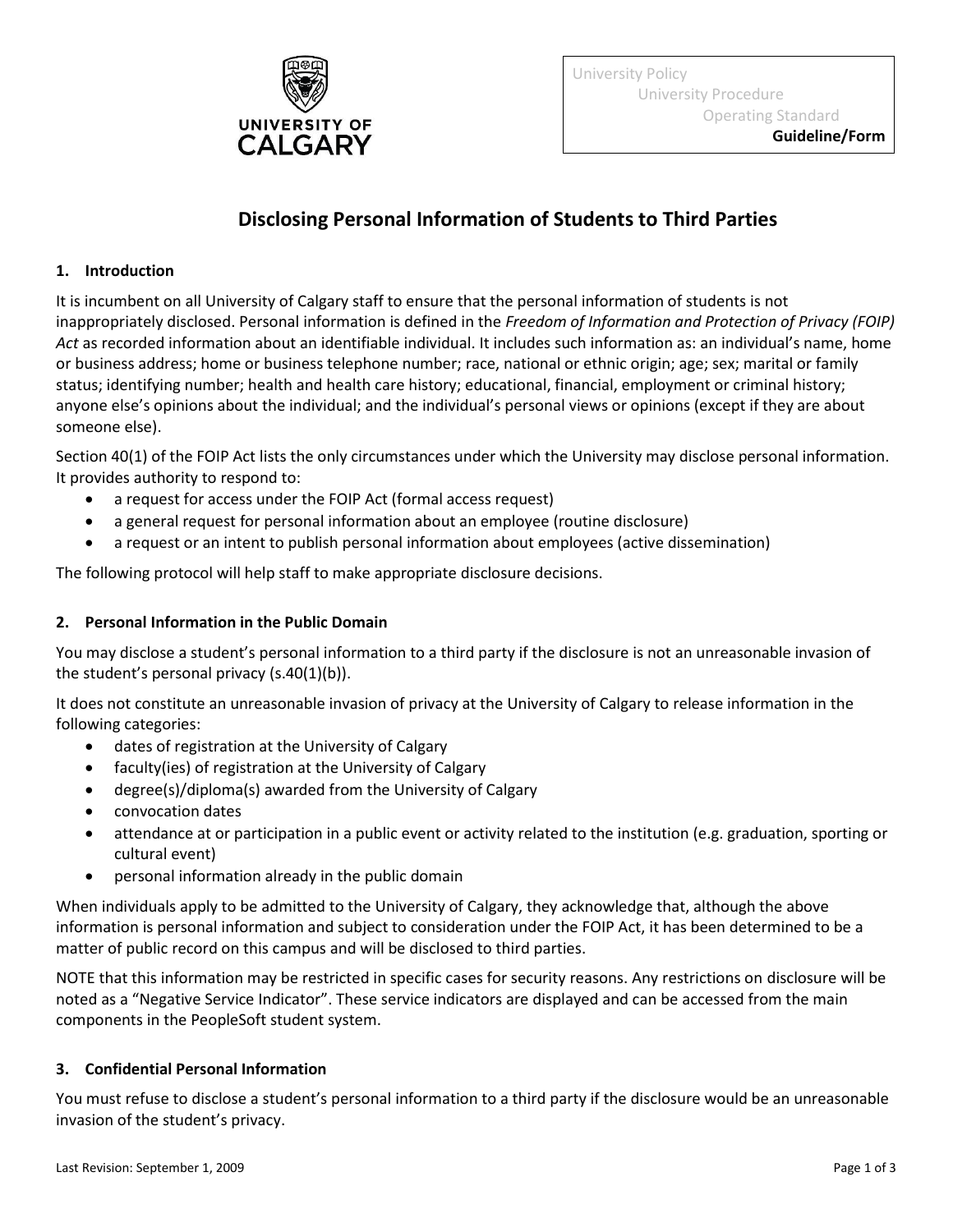It is an unreasonable invasion of privacy at the University of Calgary to release the following kinds of information to a third party unless the disclosure is authorized under section 40:

- home address or telephone number
- information relating to an individual's race, national or ethnic origin; age, marital or family status; health and health care history
- educational history
- ID number
- evaluative information
- birth date
- timetable

## **4. Disclosing with Consent**

You may disclose a student's personal information to a third party if the student has identified the information and consented in writing to the disclosure (s.40(1)(d)). Written consent should be acquired prior to disclosure in the following kinds of cases:

- potential employer requests an evaluation of a former or current student
- student requests that you write a reference letter in support of an application for admission to a graduate school

## **5. Other Authorities to Disclose**

You may also disclose a student's personal information to a specific third party if the disclosure is authorized under section 40.

For example, you may disclose:

- for the purpose for which the information was collected or compiled or for a use consistent with that purpose
- for the purpose of complying with a collective agreement
- for any purpose in accordance with an enactment of Alberta or Canada that authorizes or requires the disclosure
- to an officer of the University of Calgary if the information is necessary for the performance of his or her duties
- for the purpose of collecting a fine or debt owed by an individual to the University of Calgary
- for the purpose of determining or verifying an individual's suitability or eligibility for a program or benefit
- to Audit Services or any other prescribed body for audit purposes
- so that the spouse, relative or friend of an injured, ill or deceased individual may be contacted

Consult section 40 of the FOIP Act for a complete list of authorities.

NOTE that in all cases, the University should disclose personal information only to the extent necessary to enable the officer to carry out the purpose described.

## **6. Discussion**

It should be clear that staff may choose to disclose information in one circumstance but not in another.

Example: It would be inappropriate to disclose the home address or telephone number of a student to a friend, relative or the media. However, a faculty member, who is teaching the student, or a counsellor, who is working with the student, may be able to demonstrate that the information is necessary for the performance of his or her duties. A disclosure in this case would be entirely acceptable.